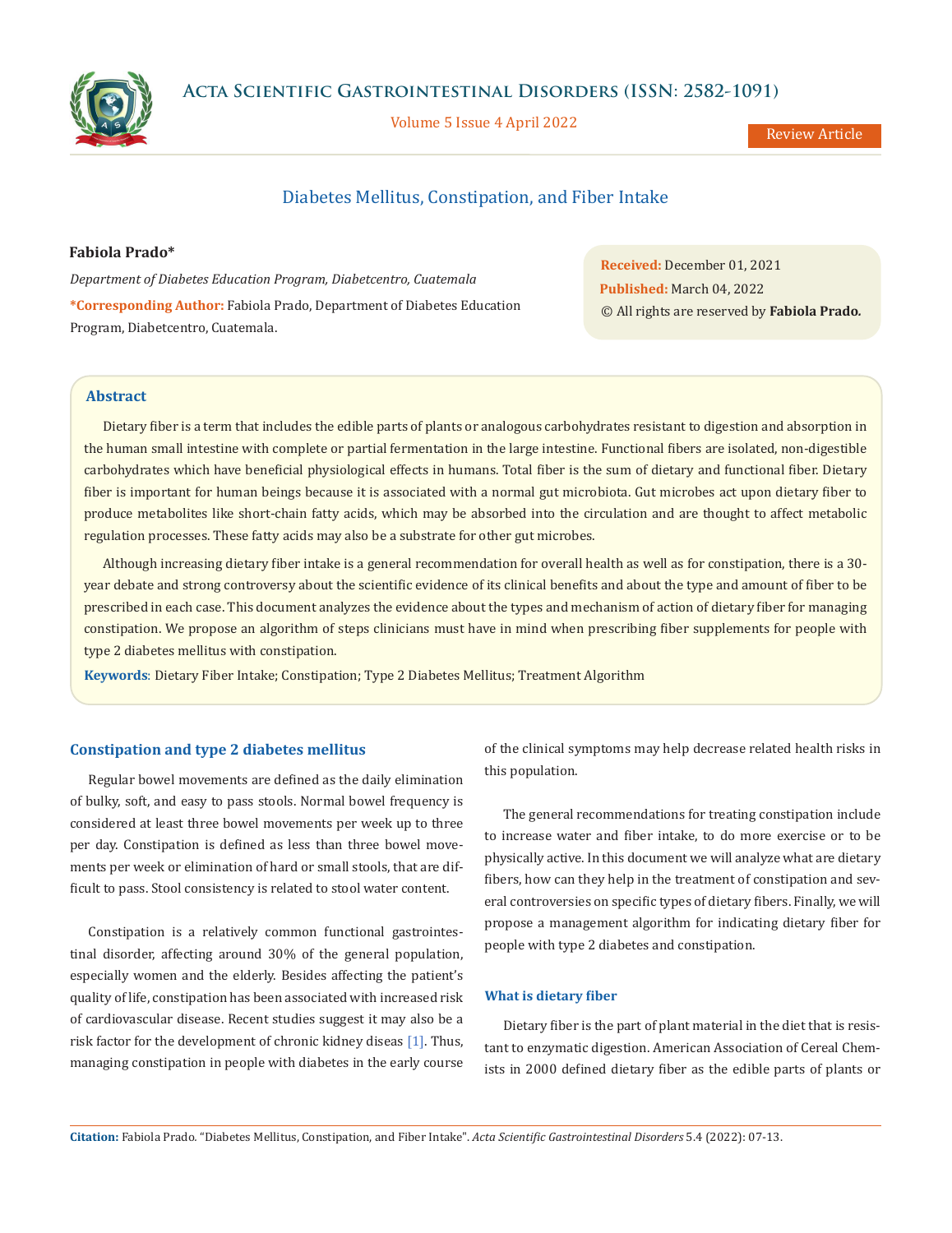analogous carbohydrates resistant to digestion and absorption in the human small intestine with complete or partial fermentation in the large intestine. Functional fibers are isolated, non-digestible carbohydrates which have beneficial physiological effects in humans and total fiber as the sum of dietary and functional fiber.

Dietary fibers can be classified as polysaccharides with a minimum of 10 monomeric unites (MU) or oligosaccharides with 3-9 MU.

Polysaccharides are divided in

- Non-starch polysaccharides (NSP)
- Resistant starch (RS)

Oligosaccharides include Resistant Oligosaccharides (RO). RO are not soluble and viscous, and only partly fermentable [2].

Dietary fibers can also be classified depending on its water solubility, viscosity, and degree of fermentation in the colon.

## **Water insoluble and less fermented fibers include**

- Cellulose (sources are plants such as vegetables and brans), (NSP)
- • Hemicellulose (sources are cereal grains) (NSP)
- Lignin, which comes from woody plants and resists bacterial degradation.
- Methylcellulose is a viscous, semisynthetic, chemically treated wood pulp, which is not fermented in the gastrointestinal tract.

Stool water content is directly related to stool consistency. So, fibers that are water soluble and gel-forming can help to improve stool consistency.

#### **Water soluble and well fermented fibers include**

Non-viscous soluble fermentable fibers, also called prebiotics or functional fibers, are inulin, fructooligosaccharide and wheat dextrin. Prebiotics are non-digestible food ingredients, thought to stimulate bifidogenic and lactic acid bacteria in the gastrointestinal tract  $[3]$ . Fibers are not digested until they reach the colon. There, they are fermented by the normal microbiota [4]. Inulin and fructans can be classified as nonstarch polysaccharides (NSP), while fructooligosaccharides (FOS), galactooligosaccharides (GOS), resistant dextrins and polydextrose are classified as resistant oligosaccharides (RO [2].

- High viscosity, gel forming b-glucans. (It is important to note than b-glucans are contained in oats. Their viscosity depends on their degree of processing (the more processing, the les viscosity). The more viscosity, the more reduction in cholesterol levels (this is true for b-glucans and psyllium only, but not for all b-glucans and not for all doses [5].
- Pectin (which comes from fruits, vegetables, legumes/beans, sugar beet and potatoes) (NSP).
- Gums (proceeding form leguminous seed plants, such as raw guar or locust beans; seaweed extracts like carrageenan or aliginates and microbial gums such as xanthan and gellan).
- And mucilages, which are plant extracts that prevent seed dissecation and are used by de food industry for their hydrophilic properties (acacia, karaya, tragacanth). Psyllium plantago also belongs to this group of mucilages, but contrary to the rest of the group, it is not fermented in the human gut  $[5]$ .

### **Dietary fiber recommendations and controversies**

The Dietary Guidelines for Americans 2020 - 2025 has a general fiber intake recommendation of 14g/1,000 Kcal consumed per day, or 25 g/d for adult women and 38g/d for adult men. The report states that, in the United States, more than 90% of women and 97% of men don´t meet the recommended intakes of dietary fiber, because there is underconsumption of fruits, vegetables and whole grains in more than 85% of adults in that country [6].

This general recommendation is based on epidemiologic studies that show fiber is protective against cardiovascular disease. Note than the Dietary Reference Intakes for fiber are based on recommended energy intake, not on clinical fiber studies. Despite de recommendations, in 2008 the average dietary fiber intake in the United States was only 15 g/day [7].

Over the last decades the Dietary Guidelines for Americans have generated controversy, because the reports do not provide enough evidence to conclude that increases in whole grain and fiber (or decreases in dietary saturated fat, salt, and animal protein) will lead to positive health outcomes [8].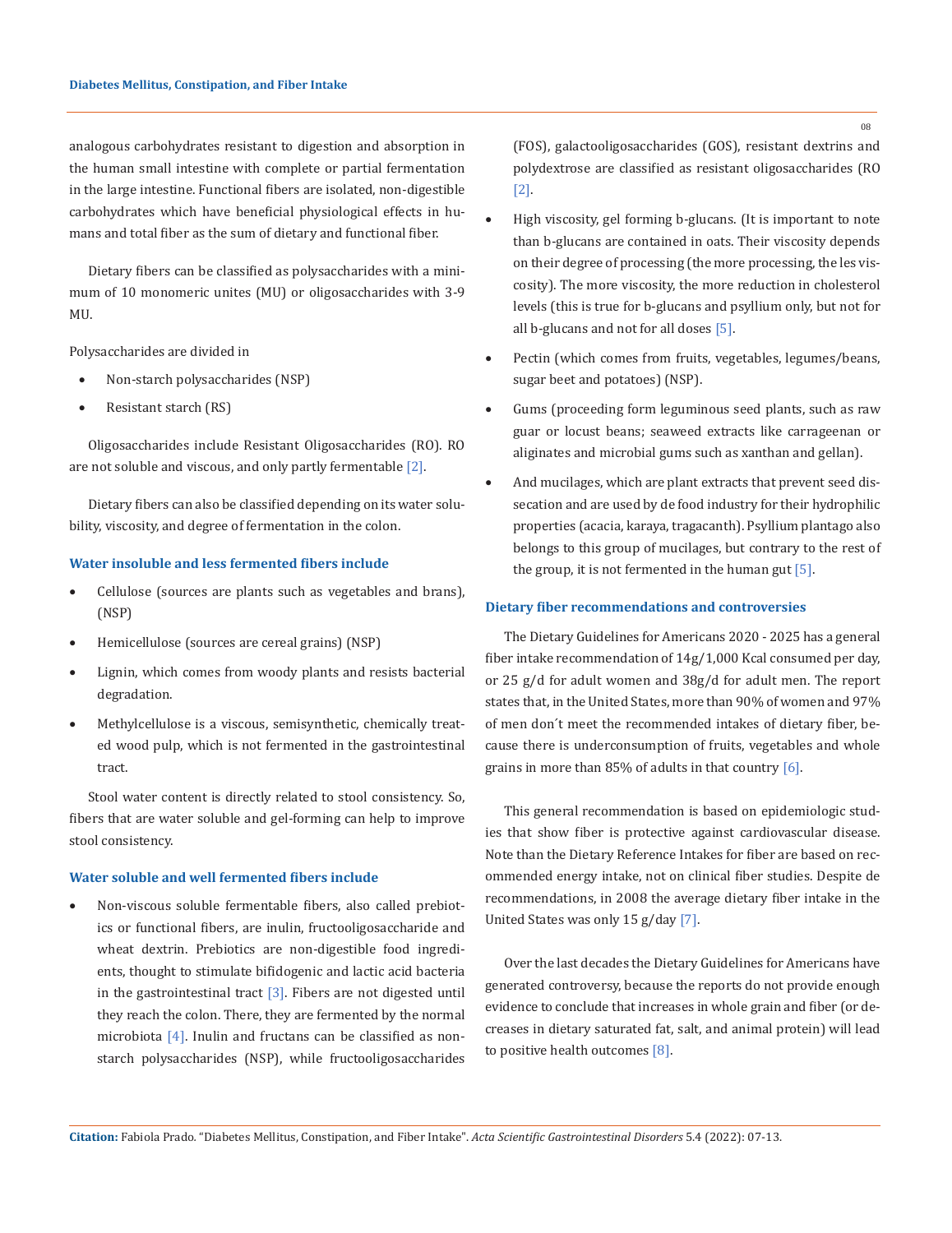This controversy was fueled in 2017 by the PURE (Prospective Urban Rural Epidemiology) prospective cohort study. This study analyzed the relationship between macronutrients and cardiovascular disease and mortality, since the evidence its controversial evidence comes from European and North American data, and its applicability to other populations is unclear  $[9]$ . The PURE studies concluded that a high carbohydrate intake (more than about 60% of energy from carbohydrates) was associated with a higher risk of total mortality [9].

Despite several dietary guidelines recommend consuming five or more (5 to 9) servings per day of fruits, vegetables, and legumes, the PURE study reported that a "high" fruit, vegetable, and legume consumption was associated with a lower risk of non-cardiovascular and total mortality.

Benefits appear to be maximum at three or four servings per day  $(375-500g/day)$  [10], which is much lower than the usual clinical recommendation. On average, 100 grams of fruits, vegetables, and legumes have about 5 g. of fiber. So, the dietary intake considered best in these studies would be around 18 -25 grams of fiber/day. Notice that it is very hard to have a higher fiber intake in a dietary pattern with less than 60% of daily energy from carbohydrates.

Another important issue in dietary fiber intake is the specific world region for the recommendation. The ELANS Study (The Latin American Study of Nutrition and Health) [11] assessed food consumption from an urban sample in 8 Latin American countries. They found that only 7.2% of the sample reached the WHO recommendation of fruits and vegetables (400g/d).

On the other hand, in most Latin American countries the consumption of legumes/beans was about 100-150 g/d. Legumes/ beans were highly consumed in costa Rica by 87% of the sample. The vegetable consumption in the ELANS sample was higher than that of fruits.

These data seem to indicate that Latin American fiber intake may be much higher than in the United States. So, before recommending a higher fiber intake in this world region, it is necessary to analyze the patient's current amount and type of fiber intake.

If the patient has clinical findings or is taking medications that may slow intestinal transit, or has irritable bowel syndrome, it is probable that reducing (instead of increasing) fiber intake, or moderating carbohydrate consumption, may help reduce the constipation symptoms.

#### **How can fiber intake help prevent or treat constipation?**

### **For fiber to act as a laxative there are two prerequisites**

First, fiber must be present in stool. This means fiber cannot be absorbed, it must remain intact throughout the colon and resist fermentation.

The second prerequisite for fiber to have a laxative effect is that fiber must have significant water holding capacity in the colon to increase stool water content, which is inversely proportional to stool viscosity [5].

# **Then, there are two mechanisms by which fiber provides a laxative effect:**

- By mechanically irritating the colonic mucosa. Large insoluble fiber particles (such as wheat bran) stimulate the secretion of water and mucus. This causes mechanic and irritating diarrhea. Fibers that cause a laxative effect with this mechanism do not retain water, are soluble but not viscous.
- By increasing stool water content. This can be done mainly by soluble gel-forming fiber, that resists dehydration in the colon. To resist dehydration, fiber must resist fermentation (5). Interestingly, clinical trials do not support increased fluid intake to treat functional constipation (12).

# **Controversies on fermentable fibers**

Dietary fibers are not miracle food. Not all fibers are useful for every clinical problem. They have physical and chemical properties that account for their clinical actions.

For example, some high viscosity, gel forming fibers (such as high molecular weight, non-processed b-glucan, and psyllium) will trap cholesterol in the duodenum, so that it is not reabsorbed before it passes to the colon, where cholesterol cannot be absorbed. But since b-glucans can be absorbed along all the small intestine and are fermented in the colon, oats do not have a laxative effect [5].

In the group of viscous, gel-forming and water holding fibers, psyllium plantago deserves a special mention. Psyllium belongs to

09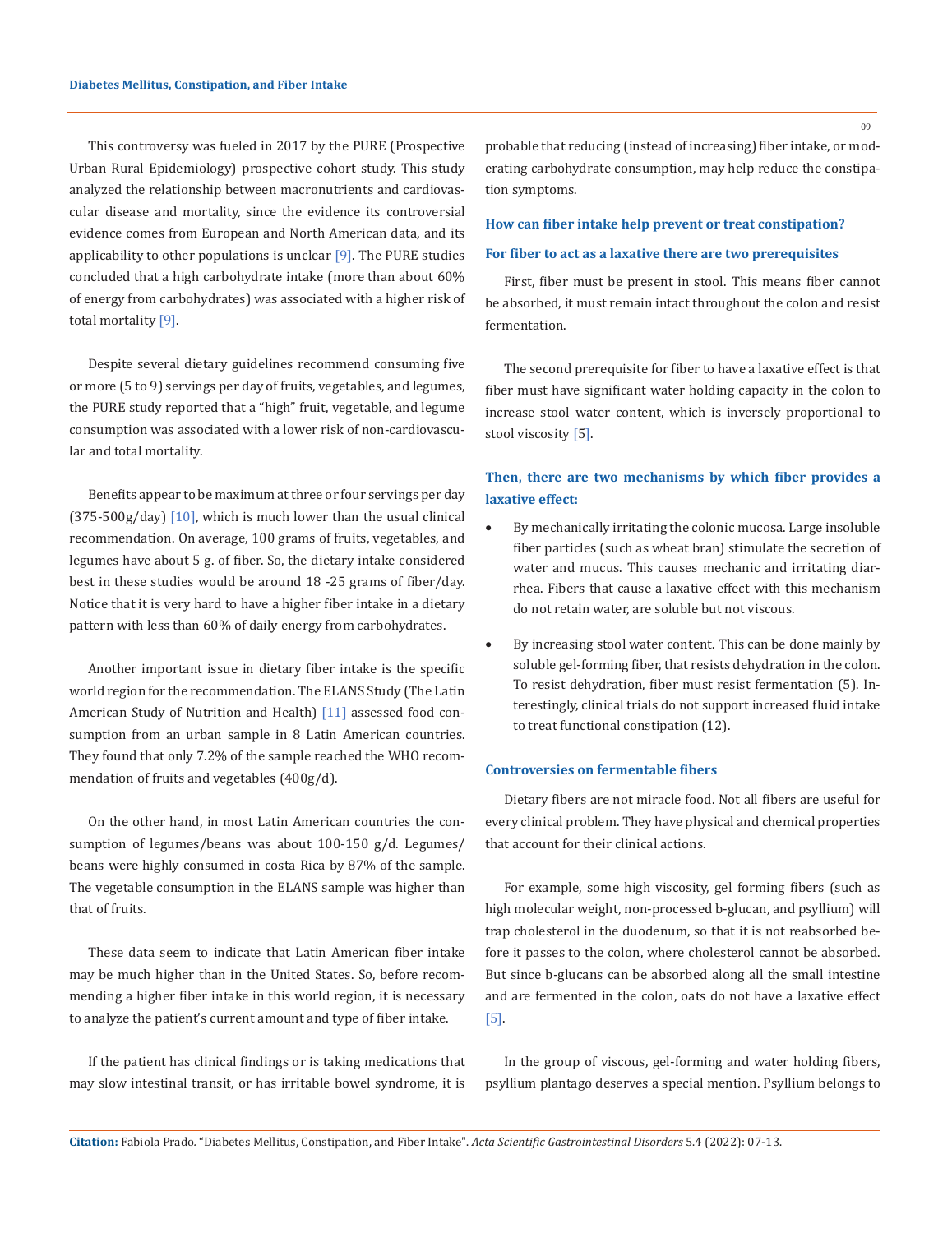this group of fibers, with the important difference that it is not fermented in the colon, so it keeps its viscous properties for improving cholesterol and postprandial glucose levels, and its water retaining properties, which implies it has an effective laxative effect [5].

Guar gum is a viscous, water holding fiber that is readily fermented. Raw guar gum is used to thicken food and beverages. Guar gum is partially hydrolyzed for commercial food preparation because it forms a tight, unpalatable gel when hydrated. But the degree of processing reduces its viscosity. So, processed guar gum does not have the clinical benefits of viscous, gel-forming fibers, nor a laxative effect [5].

We conclude that, due to the likely constipating effects of hydrolyzed guar gum, before treating constipation, patients must reduce the amount of this food additive, which may be present in whole grain breads, beverages as prepared coffees of juice drinks, ice creams and diverse kinds of sauces.

Another group of water soluble, fermentable fibers are nonstarch polysaccharides (NSP), which include inulin, fructans and pectin. In theory, fermentable fibers would increase the mass of colonic bacteria and increase stool output. But in well controlled randomized clinical trials, it has been demonstrated that soluble, nonviscous, fermentable fibers (inulin, FOS, and wheat dextrin have been shown not to have a laxative effect. Wheat dextrin and fine/ smooth insoluble wheat bran particles can be constipating [5].

 Pectin, which is the main dietary fiber in legumes and beans, consumed in large amounts can cause bloating or abdominal pain. Again, before starting a dietary fiber supplement, make sure the amount of pectin in the patient's diet does not exceed the current fiber recommendations. If the constipated patient has abdominal pain, gases, or bloating, decrease the amount of beans in the diet before adding a dietary fiber supplement.

#### **Is wheat bran a treatment option for constipation?**

Coarse particles of wheat bran (as well as coarse plastic particles) have been demonstrated to have a laxative effect, because they are not fermented and remain intact throughout the colon (prerequisite #1) Bran has no water holding of gel forming capacity (prerequisite #2) [5]. Its laxative effect is due to mechanical irritation of the colonic mucosa, which stimulates water and mucus secretion. On the contrary, fine/smooth bran particles add to the dry mass of stool and decrease their water content, which leads to a constipating effect [5].

Bran has been reported to cause exacerbation of bowel symptoms, abdominal distension, and pain, it has been suggested that excessive bran consumption may precipitate irritable bowel syndrome, exacerbating mild or non-complaining cases [13].

The current recommendation for irritable bowel syndrome is to have a low FODMAP (fructans, oligosaccharides, disaccharides, monosaccharides, and polyols) diet and a recommendation of less than 20g/d of fiber if there is constipation since fiber may be associated with symptom aggravation in some cases [14].

As a clinician, when you analyze the laxative effect of bran, you must consider if there are better treatment options, that avoid irritation of the colonic mucosa. Since there are better treatment options, bran and its mucosal irritation should be avoided in constipation treatment.

#### **Do prebiotics have a laxative effect?**

Consumption of fermentable fiber can change the amounts of specific colonic bacteria. Fermentation in the colon alters the gel forming properties of fibers, thus making them available for dehydration.

So, contrary to popular thought, inulin, oligofructose and fructooligosaccharides don´t comply with the two prerequisites of substances having a laxative effect (remaining intact, without fermentation throughout the colon and keeping their gel-forming, water retaining properties).

Theoretically, fermentable fibers are expected to increase stool output. Nevertheless, scientific studies have failed to demonstrate a laxative effect (increase in stool output, stool softening, nor bowel movement frequency) of non-viscous soluble fermentable fibers, when compared to placebo.

The clinical trials that demonstrated an increase in bowel movement frequency were associated with harder and smaller stool, which is clearly not a health benefit. Wheat dextrin, also a nonviscous fermentable prebiotic, has been shown to have a constipating effect [5].

The positive effects reported for inulin might be influenced by small sample sizes or by different nonspecific study designs. This

10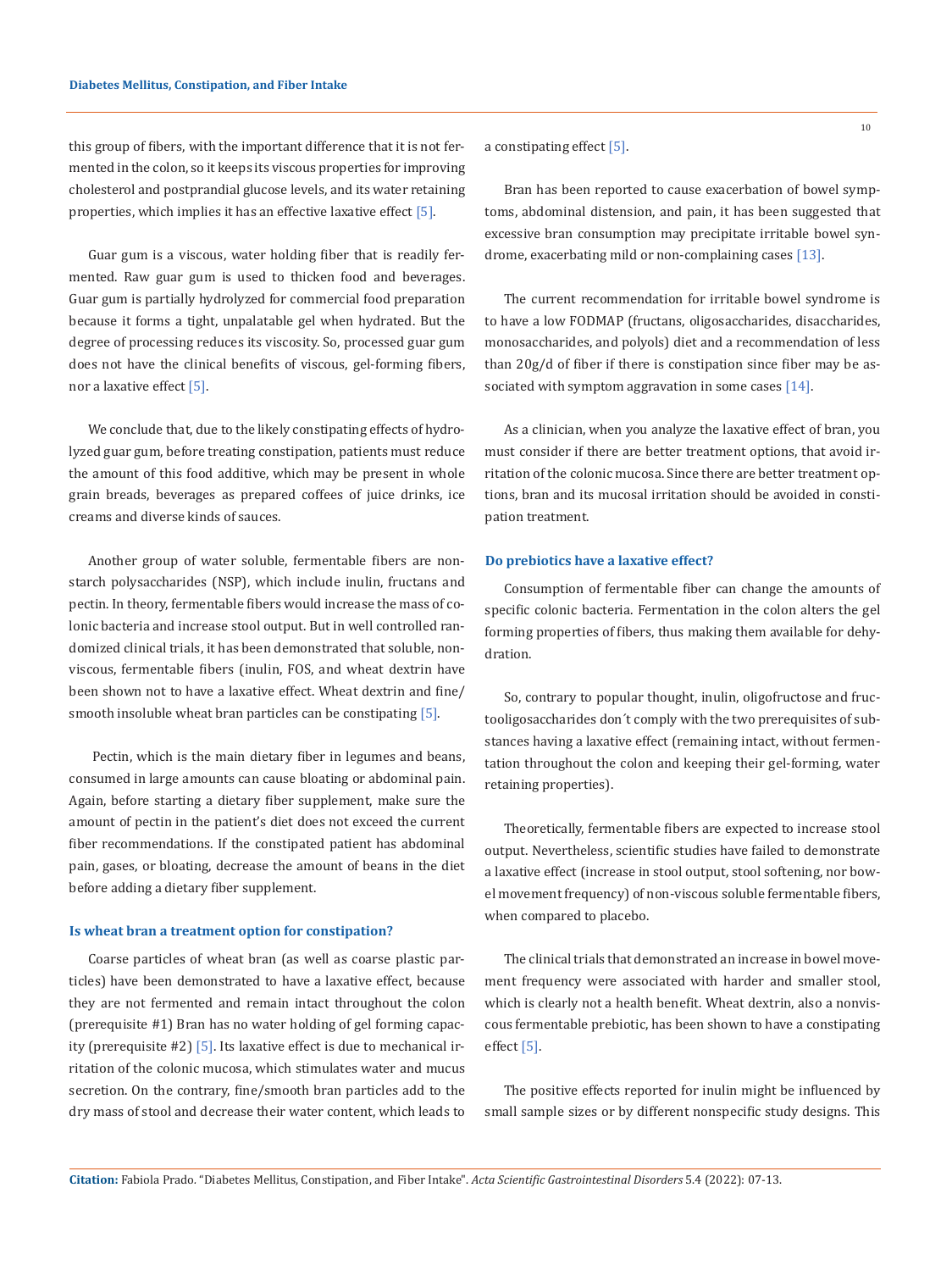might be the reason why a recent review recommends doing large, randomized control studies to confirm their clinical effect [4].

#### **Algorithm for constipation management: a proposal**

Despite these general measures, clinicians must be sure to follow a therapeutic algorithm to treat constipation:

First, set a good diagnosis of constipation: the initial parameters will be useful to determine the therapeutic indications and their efficacy  $[15]$ . Diabetes mellitus can affect the structure and function of the colon. Gastrointestinal autonomic neuropathy is an exclusion diagnosis [16]. One must exclude other causes of constipation, such as changes in microbiota or colorectal cancer, which are also more common in people with diabetes [17]. So, people with diabetes should be appropriately screened before starting therapeutic measures for constipation.

- Before starting, rule out mechanical obstruction, i.e., cancer, masses, or tumors. A complete physical exam, and a colonoscopy are indicated if the problem is new, the patient is older than 45, and has increased risks of cancer, such as diabetes. Rule out hypothyroidism or neurological problems as well [15].
- Gastroparesis and autonomic gastrointestinal neuropathy are late complications of long-term uncontrolled diabetes, and exclusion diagnoses. In these cases, intestinal peristalsis may be slow, which may cause gastric distension, bloating, slow intestinal transit, and constipation [16].
- Bowel peristalsis is also affected by hyperglycemia and hypoglycemia. Good glycemic control is imperative to reduce gastrointestinal symptoms and erratic glucose values in people with diabetes.
- Next, you must analyze if the patient is taking medications that have a constipating effect. Except for insulin, all antidiabetic drugs may have a constipating effect, as well as antihypertensives (beta-blockers, calcium channel blockers, ACE inhibitors. diuretics), antidepressants, opioid analgesics, lipid modifying agents, minerals, and vitamins [18].
- Then, make sure you're not falling into a prescribing cascade. A prescribing cascade starts with the prescription of a new drug that causes an adverse side effect. This side effect is misinterpreted as a new medical condition. Then, a subsequent drug is prescribed, to treat the drug induced adverse event. This phenomenon was first described in 1995 [19].

For example, a first line prescription in type 2 diabetes is metformin, which can cause abdominal discomfort. Then, instead of changing the metformin or prescribing a less irritating presentation because of its side effect, the patient gets a prescription for a peptic ulcer/Gastrointestinal Reflux Disorder medication. The next side effect is constipation. Then the patient gets a fiber prescription.

This might be considered one of the least dangerous prescription cascades, since others, like those causing hyponatremia, can be mortal. Nevertheless, all prescription cascades must be identified and interrupted to increase medication safety in the elderly [19] and at all ages.

- The next step before prescribing a fiber supplement is to evaluate the patient's fiber intake: What is the total amount of dietary and functional fiber? What types of fiber is the patient consuming? What is the degree of processing of the viscous fibers? May some of the dietary fibers ingested cause constipation? Is the patient exceeding the recommended intake for a specific type of fiber?
- Lastly, after concluding which is the most probable cause of constipation in each case, the clinician must decide whether the patient needs more – or less- fiber intake, and which type of fiber would be best for his clinical condition, based on the mechanisms and scientific evidence by which each type of fiber may have clinical benefits.

### **Proposed algorithm for treating constipation**



**Citation:** Fabiola Prado*.* "Diabetes Mellitus, Constipation, and Fiber Intake". *Acta Scientific Gastrointestinal Disorders* 5.4 (2022): 07-13.

11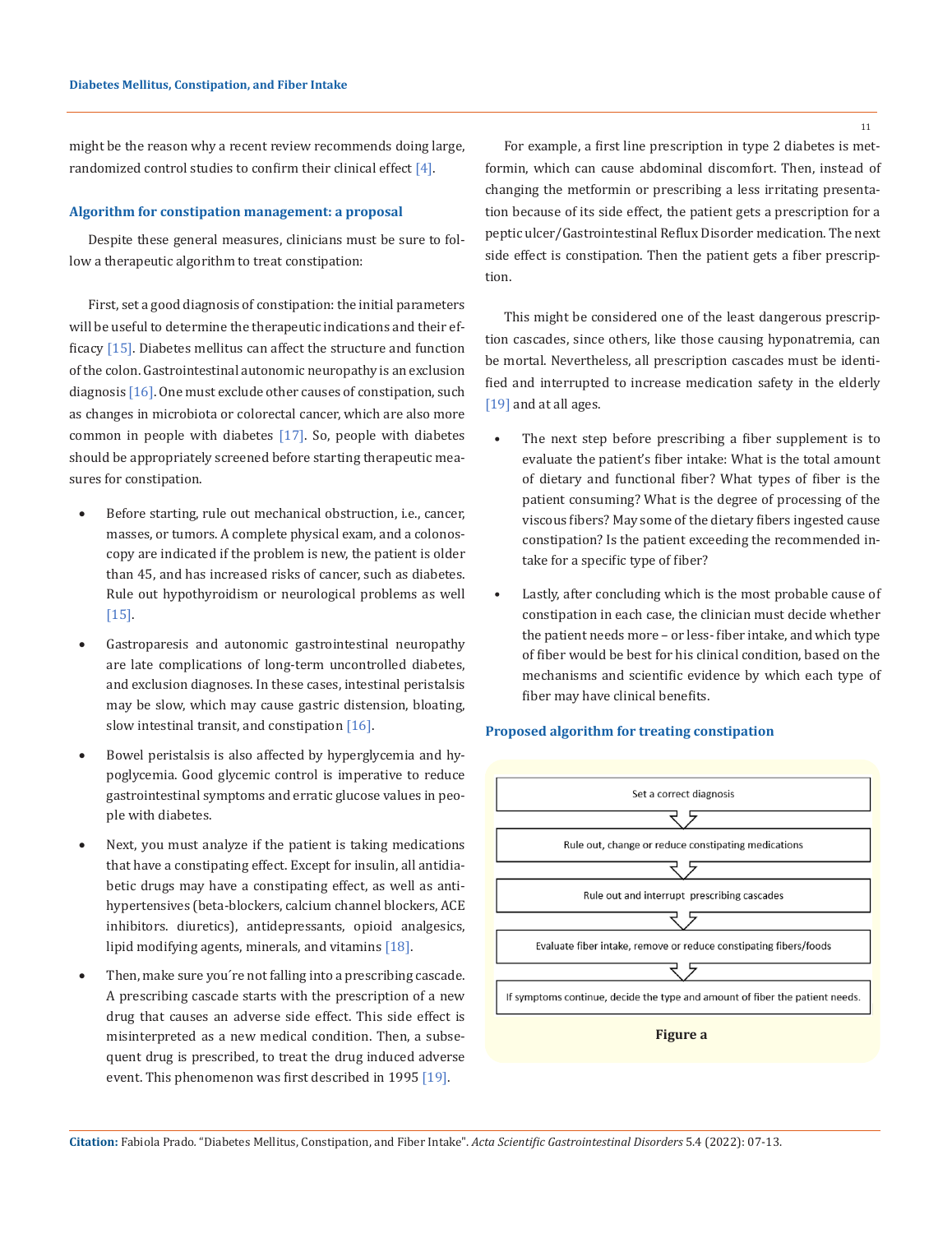### **Conclusion**

Constipation is a very common symptom in type 2 diabetes mellitus, as well as in the general population. The current recommendations to treat constipation include increasing the amount of dietary fiber, water intake, and physical exercise. Despite these common treatment measures, there are strong controversies about the scientific evidence of the clinical effects of fiber intake and about what types and amounts of fiber that must be prescribed.

To have a laxative effect, dietary fibers must fulfill two prerequisites: (1) The fiber must resist fermentation. And (2) the fiber must resist dehydration.

The two mechanisms by which a fiber has a laxative effect are (1) by mechanical irritation of the mucosa or (2) by increasing stool water content.

Dietary fibers are not magic foods. Not all dietary fibers are the same or have the same properties. There is a strong controversy about the laxative effects of fermentable fibers (prebiotics, fructans, non-starch polysaccharides, hydrolyzed guar gum) because of several clinical studies that do not document positive results, or that even cause constipation. Excess of processed guar gum or pectins may cause constipation.

Coarse wheat bran is not an optimal treatment for constipation, since it works irritating the colonic mucosa, a counter-productive effect.

Finally, we propose an algorithm to treat constipation, starting with a good diagnosis and analysis of all factors that may cause constipation before starting a fiber supplement.

# **Disclosures**

The author reports no conflicts of interest.

### **Bibliography**

- 1. Sumida K., *et al*[. "Constipation and incident CKD".](https://pubmed.ncbi.nlm.nih.gov/28122944/) *Journal of [the American Society of Nephrology](https://pubmed.ncbi.nlm.nih.gov/28122944/)* 28.4 (2017): 1248-1258.
- 2. Myhrstad MCW., *et al*[. "Dietary fiber, Gut Microbiota, and Meta](https://www.ncbi.nlm.nih.gov/pmc/articles/PMC7146107/)[bolic Regulation - Current Status in Human Randomized Tri](https://www.ncbi.nlm.nih.gov/pmc/articles/PMC7146107/)als". *Nutrients* [12.3 \(2020\): 859.](https://www.ncbi.nlm.nih.gov/pmc/articles/PMC7146107/)
- 3. [Patel S and Goyal A. "The current trends and future perspec](https://www.ncbi.nlm.nih.gov/pmc/articles/PMC3376865/)[tives of prebiotics research: a review".](https://www.ncbi.nlm.nih.gov/pmc/articles/PMC3376865/) *3 Biotechnology* 2.2 [\(2012\).](https://www.ncbi.nlm.nih.gov/pmc/articles/PMC3376865/)
- 4. Barboi OB., *et al*[. "Effect of inulin in the treatment of irritable](https://pubmed.ncbi.nlm.nih.gov/33101475/)  [bowel syndrome with constipation \(review\)".](https://pubmed.ncbi.nlm.nih.gov/33101475/) *Experimental [and Therapeutic Medicine](https://pubmed.ncbi.nlm.nih.gov/33101475/)* 20.6 (2020): 185.
- 5. [McRorie JW and McKeown NM. "Understanding the Physics of](https://pubmed.ncbi.nlm.nih.gov/27863994/)  [Functional Fibers in the Gastrointestinal Tract: An Evidence-](https://pubmed.ncbi.nlm.nih.gov/27863994/)[Based Approach to Resolving Enduring Misconceptions about](https://pubmed.ncbi.nlm.nih.gov/27863994/)  Insoluble and Soluble Fiber". *[Journal of the Academy of Nutri](https://pubmed.ncbi.nlm.nih.gov/27863994/)[tion and Dietetics](https://pubmed.ncbi.nlm.nih.gov/27863994/)* 117 (2017): 251-264.
- 6. U[.S. Department of Agriculture and U.S. Department of Health](https://www.dietaryguidelines.gov/sites/default/files/2020-12/Dietary_Guidelines_for_Americans_2020-2025.pdf)  [and Human Services. "Dietary Guidelines for Americans 2020-](https://www.dietaryguidelines.gov/sites/default/files/2020-12/Dietary_Guidelines_for_Americans_2020-2025.pdf) [2025" \(2020\).](https://www.dietaryguidelines.gov/sites/default/files/2020-12/Dietary_Guidelines_for_Americans_2020-2025.pdf)
- 7. [Joanne L Slavin. "Position of the American Dietetic Association.](https://pubmed.ncbi.nlm.nih.gov/18953766/)  [Health Implications of Dietary Fiber".](https://pubmed.ncbi.nlm.nih.gov/18953766/) *Journal of the American Dietetic Association* [108.10 \(2008\): 1716-1731.](https://pubmed.ncbi.nlm.nih.gov/18953766/)
- 8. Hite AH., *et al*[. "In the face of contradictory evidence; Report](https://pubmed.ncbi.nlm.nih.gov/20888548/)  [of the Dietary Guidelines for Americans Committee".](https://pubmed.ncbi.nlm.nih.gov/20888548/) *Nutrition* [26 \(2010\): 915-924.](https://pubmed.ncbi.nlm.nih.gov/20888548/)
- 9. Mahshid Dehghan., *et al*[. "The Prospective Urban Rural Epide](https://pubmed.ncbi.nlm.nih.gov/28864332/)[miology Study Investigators. "Associations of fats and carbo](https://pubmed.ncbi.nlm.nih.gov/28864332/)[hydrate intake with cardiovascular diesase and mortality in](https://pubmed.ncbi.nlm.nih.gov/28864332/)  [18 countries from 5 continents \(PURE\): a prospective cohort](https://pubmed.ncbi.nlm.nih.gov/28864332/)  study". *The Lancet* [390.10107 \(2017\): 2050-2062.](https://pubmed.ncbi.nlm.nih.gov/28864332/)
- 10. Victoria Miller., *et al.* ["The Prospective Urban Rural Epidemiol](https://pubmed.ncbi.nlm.nih.gov/28864331/)[ogy \(PURE\) Study Investigators. "Fruit, vegetable, and legume](https://pubmed.ncbi.nlm.nih.gov/28864331/)  [intake, and cardiovascular disease and deaths in 18 countries](https://pubmed.ncbi.nlm.nih.gov/28864331/)  [\(PURE\): a prospective cohort study".](https://pubmed.ncbi.nlm.nih.gov/28864331/) *The Lancet* 390 (2017): [2037-2049.](https://pubmed.ncbi.nlm.nih.gov/28864331/)
- 11. Kovalskys I., *et al*[. "Latin American consumption of major](https://pubmed.ncbi.nlm.nih.gov/31877144/)  [food groups; Results from the ELANS Study".](https://pubmed.ncbi.nlm.nih.gov/31877144/) *PLoS ONE* 14.12 [\(2019\): e0225101.](https://pubmed.ncbi.nlm.nih.gov/31877144/)
- 12. Liska D., *et al*[. "Narrative Review of Hydration and Selected](https://pubmed.ncbi.nlm.nih.gov/30609670/)  [Health Outcomes in the General Population".](https://pubmed.ncbi.nlm.nih.gov/30609670/) *Nutrients* 11.1 [\(2019\): 70.](https://pubmed.ncbi.nlm.nih.gov/30609670/)
- 13. [Francis CY and Whorwell PJ. "Bran and irritable bowel syn](https://pubmed.ncbi.nlm.nih.gov/7912305/)[drome: time for reappraisal".](https://pubmed.ncbi.nlm.nih.gov/7912305/) *Lancet* 344.8914 (1994): 39-40.
- 14. [Camiolleri M. "Diagnosis and Treatment of Irritable Bowel](https://pubmed.ncbi.nlm.nih.gov/33651094/)  Syndrome: A Review". *JAMA* [325.9 \(2021\): 865-877.](https://pubmed.ncbi.nlm.nih.gov/33651094/)
- 15. [Basson MD. "Constipation" \(2020\).](https://emedicine.medscape.com/article/184704-overview)
- 16. Kuznik E., *et al*[. "Diabetic autonomic neuropathy of the gastro](https://pubmed.ncbi.nlm.nih.gov/32550939/)intestinal tract". *[Przeglad Gastroenterologiczny](https://pubmed.ncbi.nlm.nih.gov/32550939/)* 15.2 (2020): [89-93.](https://pubmed.ncbi.nlm.nih.gov/32550939/)